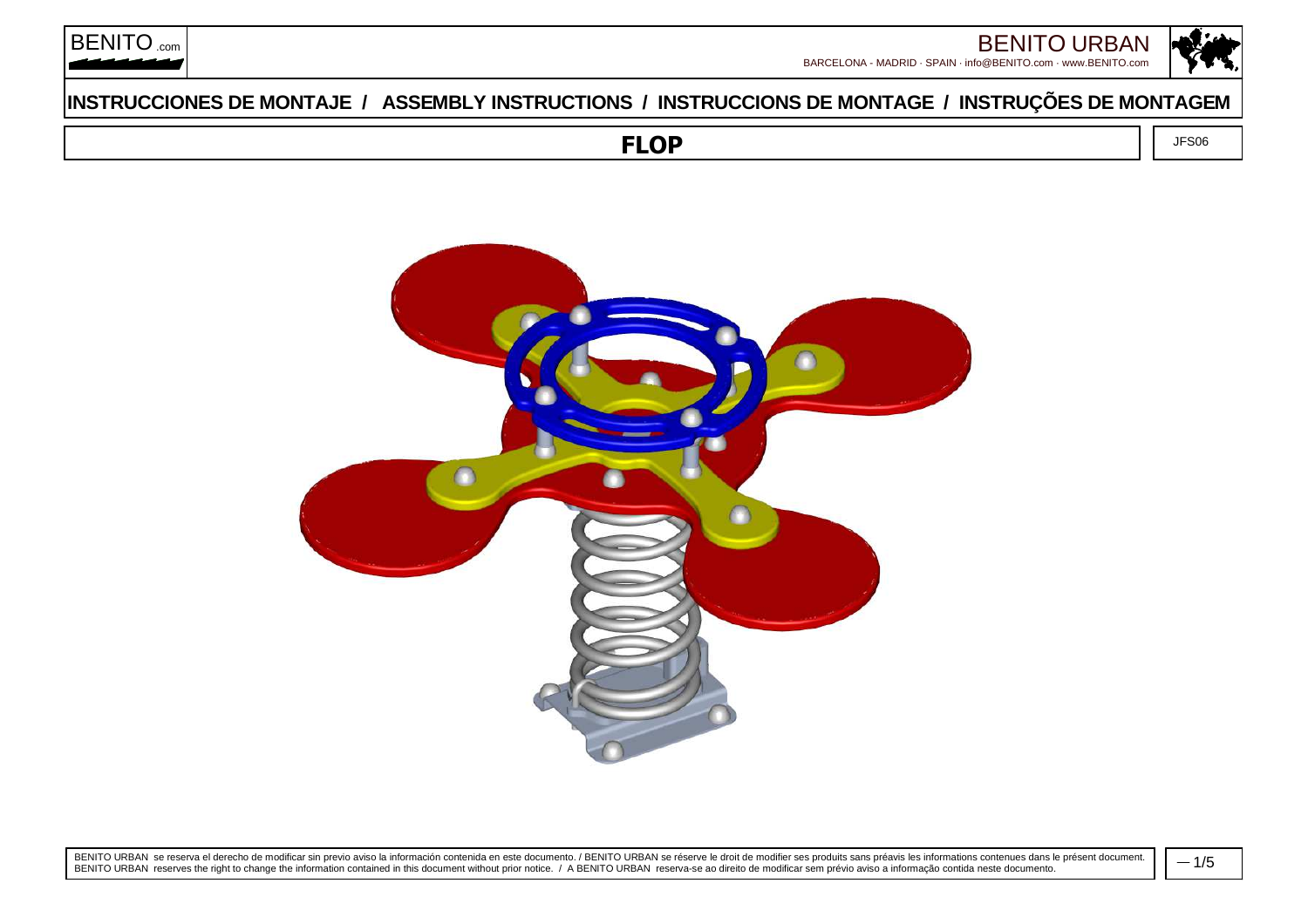

JFS06



## **INSTRUCCIONES DE MONTAJE / ASSEMBLY INSTRUCTIONS / INSTRUCCIONS DE MONTAGE / INSTRUÇÕES DE MONTAGEM**

**FLOP**



BENITO URBAN se reserva el derecho de modificar sin previo aviso la información contenida en este documento. / BENITO URBAN se réserve le droit de modifier ses produits sans préavis les informations contenues dans le prése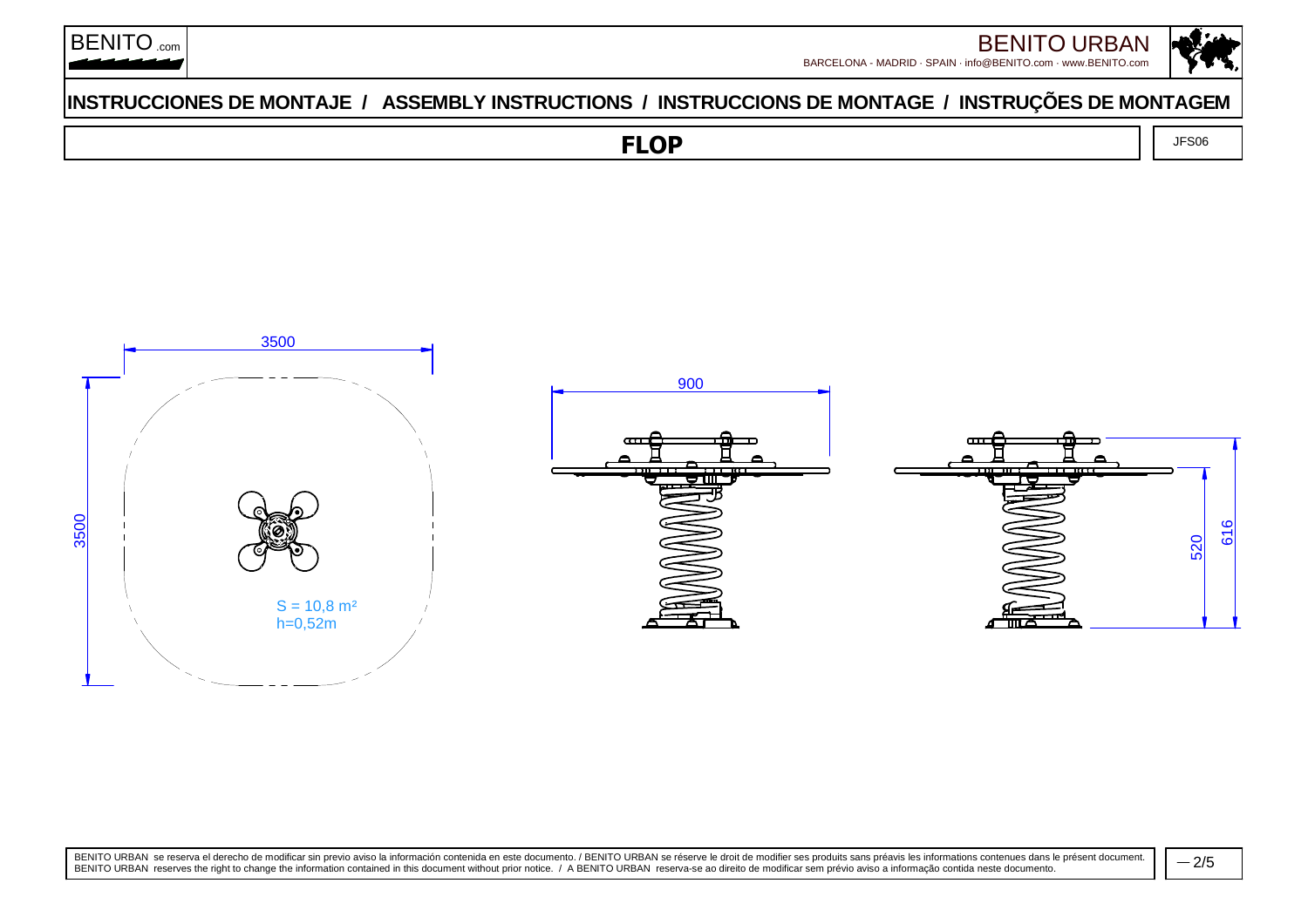

## **INSTRUCCIONES DE MONTAJE / ASSEMBLY INSTRUCTIONS / INSTRUCCIONS DE MONTAGE / INSTRUÇÕES DE MONTAGEM**

## **FLOP**



BENITO URBAN se reserva el derecho de modificar sin previo aviso la información contenida en este documento. / BENITO URBAN se réserve le droit de modifier ses produits sans préavis les informations contenues dans le prése

JFS06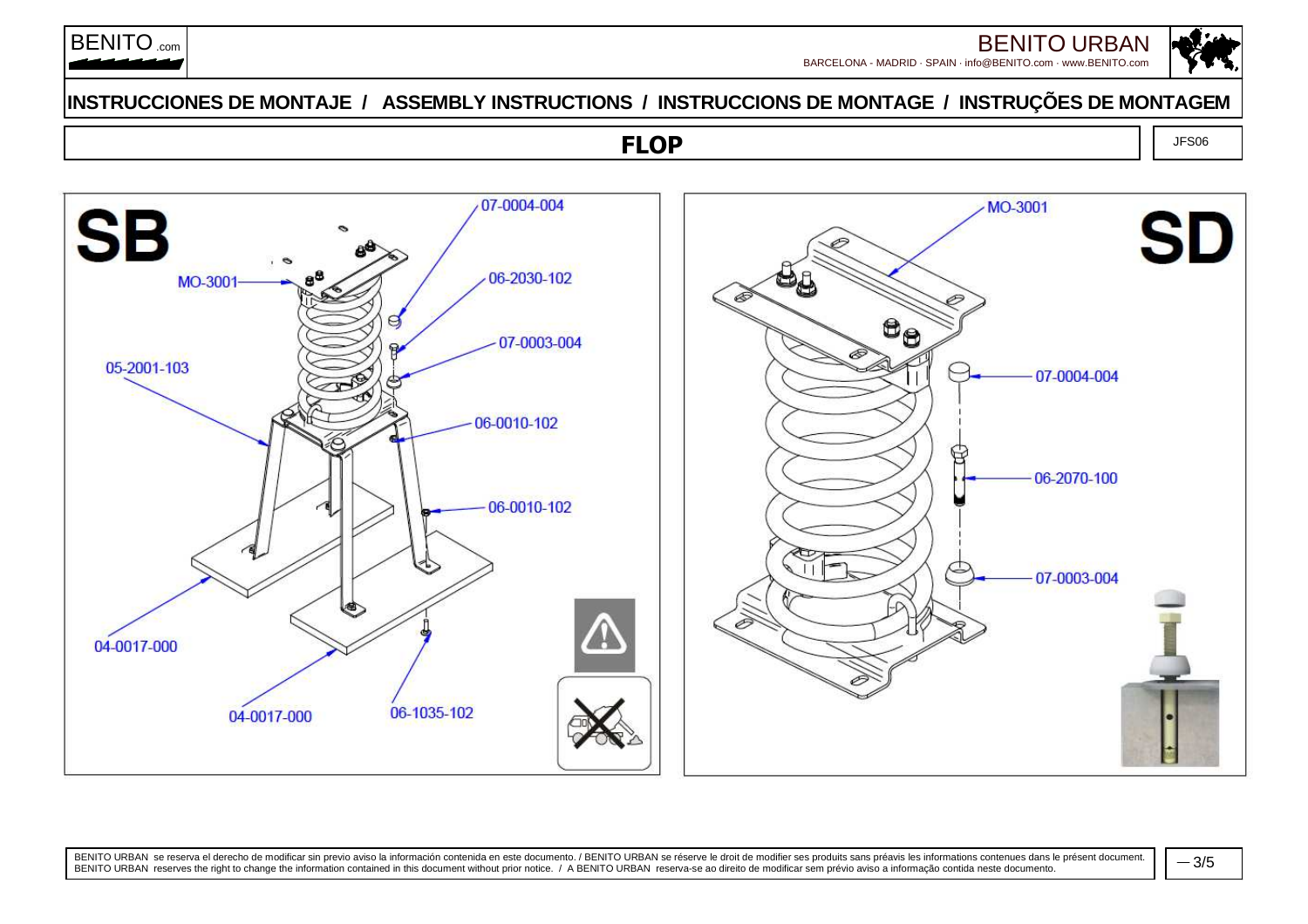

## **INSTRUCCIONES DE MONTAJE / ASSEMBLY INSTRUCTIONS / INSTRUCCIONS DE MONTAGE / INSTRUÇÕES DE MONTAGEM**

**FLOP**

JFS06



BENITO URBAN se reserva el derecho de modificar sin previo aviso la información contenida en este documento. / BENITO URBAN se réserve le droit de modifier ses produits sans préavis les informations contenues dans le prése